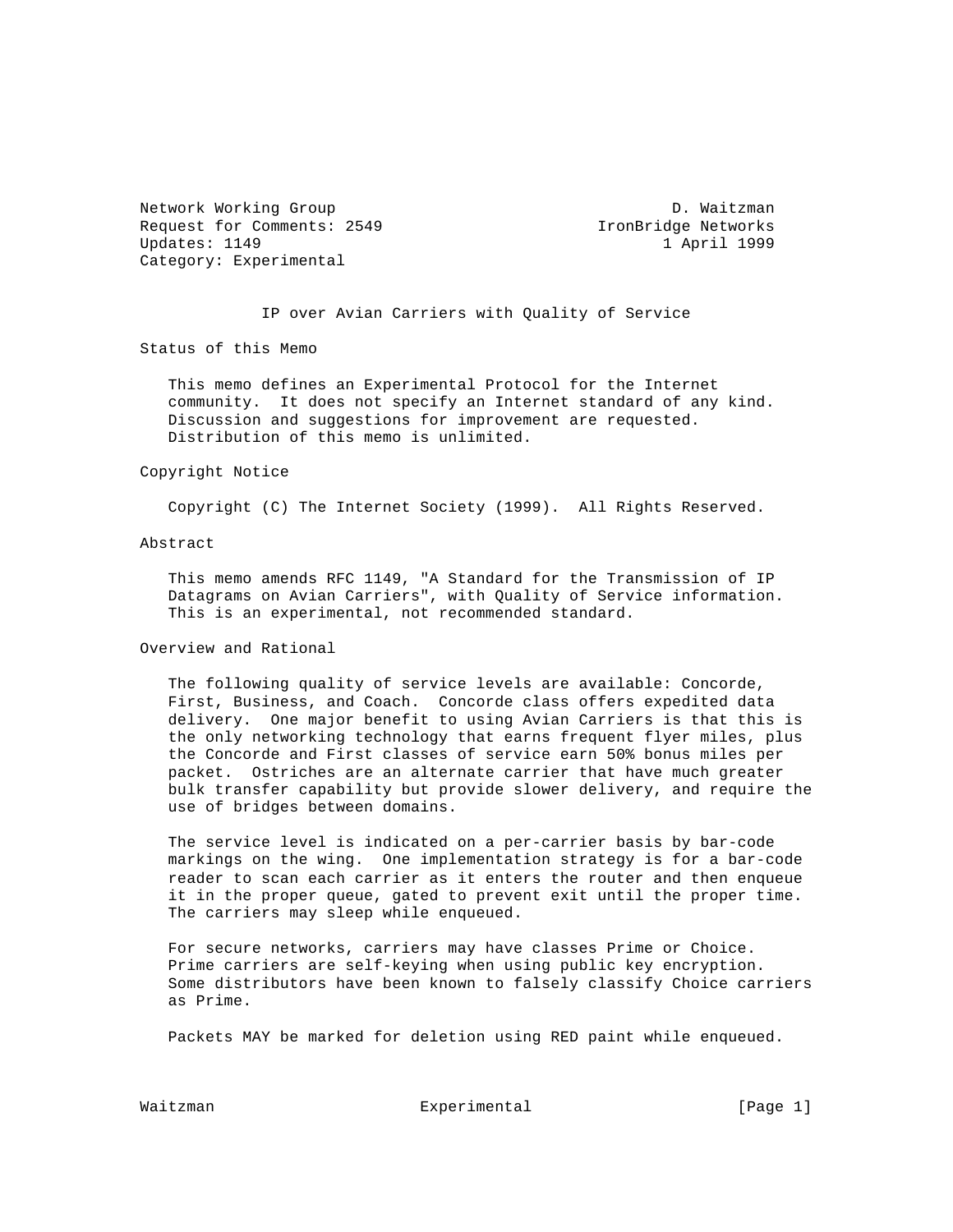Weighted fair queueing (WFQ) MAY be implemented using scales, as shown:



 Carriers in the queue too long may leave log entries, as shown on the scale.

 The following is a plot of traffic shaping, from coop-erative host sites.



 Avian carriers normally bypass bridges and tunnels but will seek out worm hole tunnels. When carrying web traffic, the carriers may digest the spiders, leaving behind a more compact representation. The carriers may be confused by mirrors.

 Round-robin queueing is not recommended. Robins make for well-tuned networks but do not support the necessary auto-homing feature.

 A BOF was held at the last IETF but only Avian Carriers were allowed entry, so we don't know the results other than we're sure they think MPLS is great. Our attempts at attaching labels to the carriers have been met with resistance.

Waitzman **Experimental** Experimental [Page 2]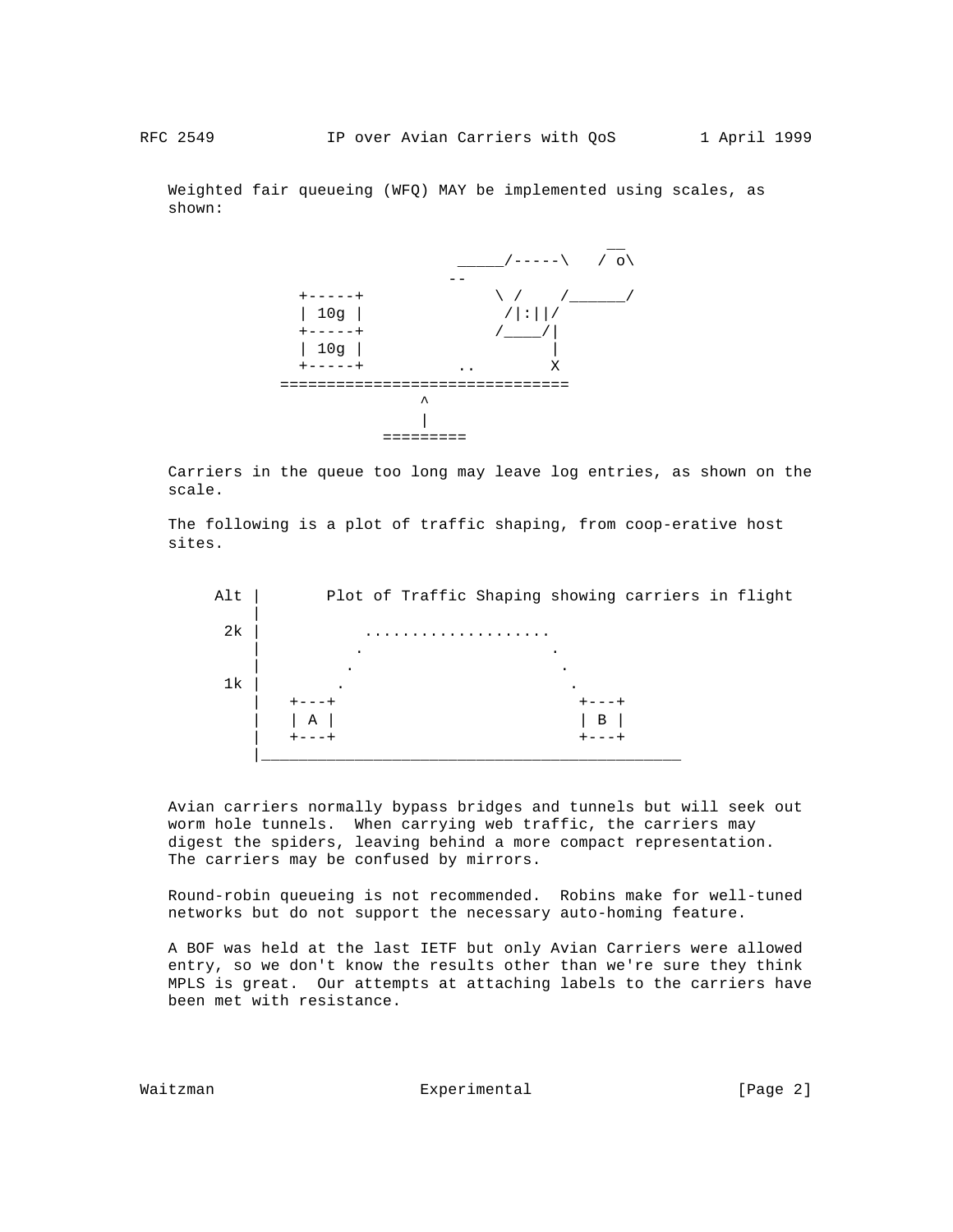NATs are not recommended either -- as with many protocols, modifying the brain-embedded IP addresses is difficult, plus Avian Carriers MAY eat the NATs.

 Encapsulation may be done with saran wrappers. Unintentional encapsulation in hawks has been known to occur, with decapsulation being messy and the packets mangled.

 Loose source routes are a viable evolutionary alternative enhanced standards-based MSWindows-compliant technology, but strict source routes MUST NOT be used, as they are a choke-point.

 The ITU has offered the IETF formal alignment with its corresponding technology, Penguins, but that won't fly.

 Multicasting is supported, but requires the implementation of a clone device. Carriers may be lost if they are based on a tree as it is being pruned. The carriers propagate via an inheritance tree. The carriers have an average TTL of 15 years, so their use in expanding ring searches is limited.

 Additional quality of service discussion can be found in a Michelin's guide.

MIB and Management issues

```
 AvCarrier2 OBJECT-TYPE
  SYNTAX SEQUENCE OF DNA
 MAX-ACCESS can't-read
 STATUS living
 DESCRIPTION "Definition of an avian carrier"
  ::= { life eukaryotes mitochondrial_eukaryotes crown_eukaryotes
       metazoa chordata craniata vertebrata gnathostomata
        sarcopterygii terrestrial_vertebrates amniota diapsida
        archosauromorpha archosauria dinosauria aves neornithes
        columbiformes columbidae columba livia }
AvCarrier OBJECT-TYPE
 SYNTAX SET OF Cells
 MAX-ACCESS not-accessible
  STATUS obsolete
 DESCRIPTION "Definition of an avian carrier"
  ::= { life animalia chordata vertebrata aves
        columbiformes columbidae columba livia }
PulseRate OBJECT-TYPE
 SYNTAX Gauge(0..300)
```

```
 MAX-ACCESS read-only
```
Waitzman **Experimental** Experimental [Page 3]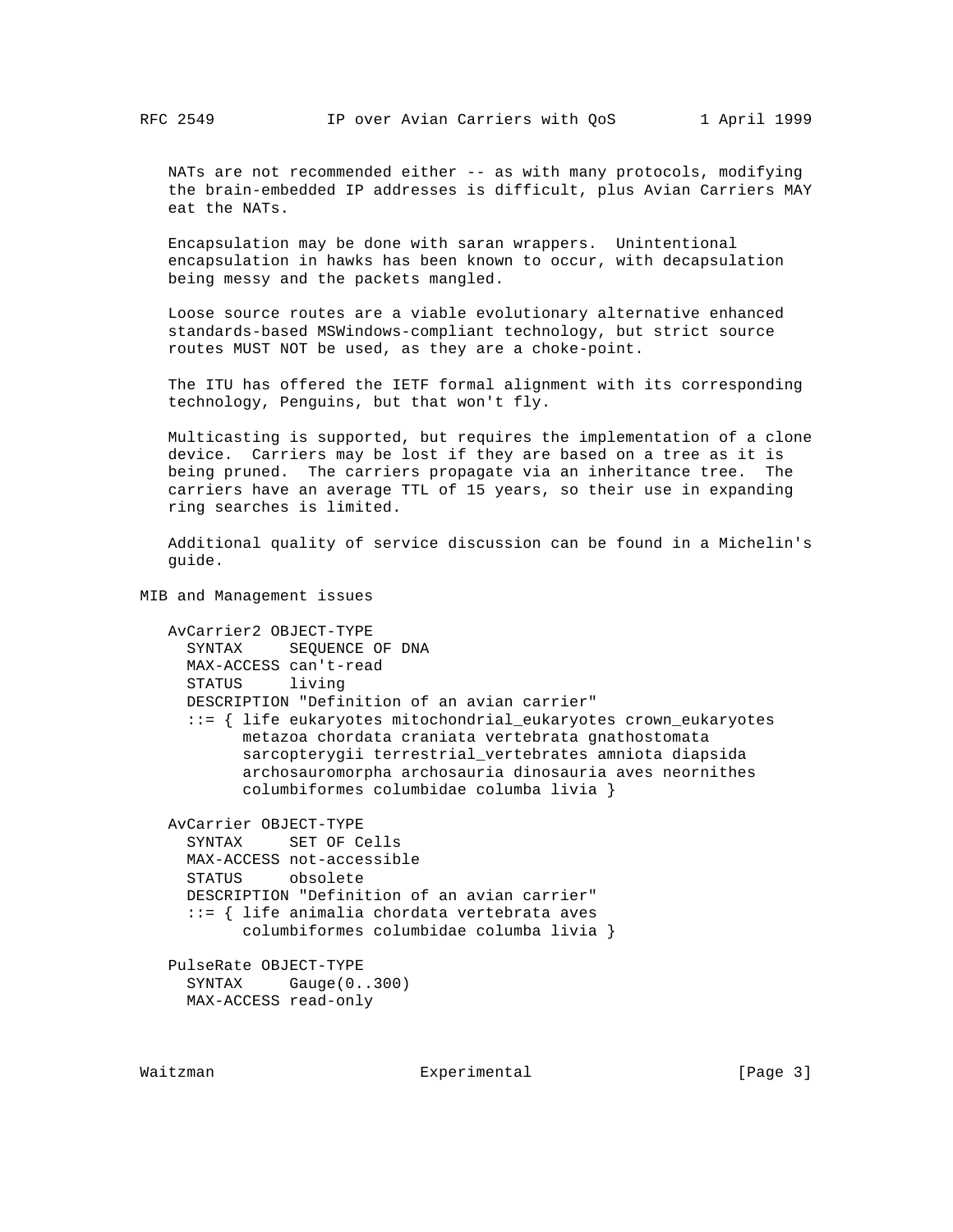STATUS current DESCRIPTION "Pulse rate of carrier, as measured in neck. Frequent sampling is disruptive to operations." ::= { AvCarrier 1}

 The carriers will not line up in lexigraphic order but will naturally order in a large V shape. Bulk retrieval is possible using the Powerful Get-Net operator.

# Specification of Requirements

 In this document, several words are used to signify the requirements of the specification. These words are often capitalized.

MUST Usually.

MUST NOT Usually not.

SHOULD Only when Marketing insists.

MAY Only if it doesn't cost extra.

#### Security Considerations

There are privacy issues with stool pigeons.

Agoraphobic carriers are very insecure in operation.

## Patent Considerations

 There is ongoing litigation about which is the prior art: carrier or egg.

### References

 Waitzman, D., "A Standard for the Transmission of IP Datagrams on Avian Carriers", RFC 1149, 1 April 1990.

# ACKnowledgments

 Jim.Carlson.Ibnets.com > Jon.Saperia . ack 32 win 123 (DF) Ross Callon, Scott Bradner, Charlie Lynn ...

Waitzman **Experimental** Experimental [Page 4]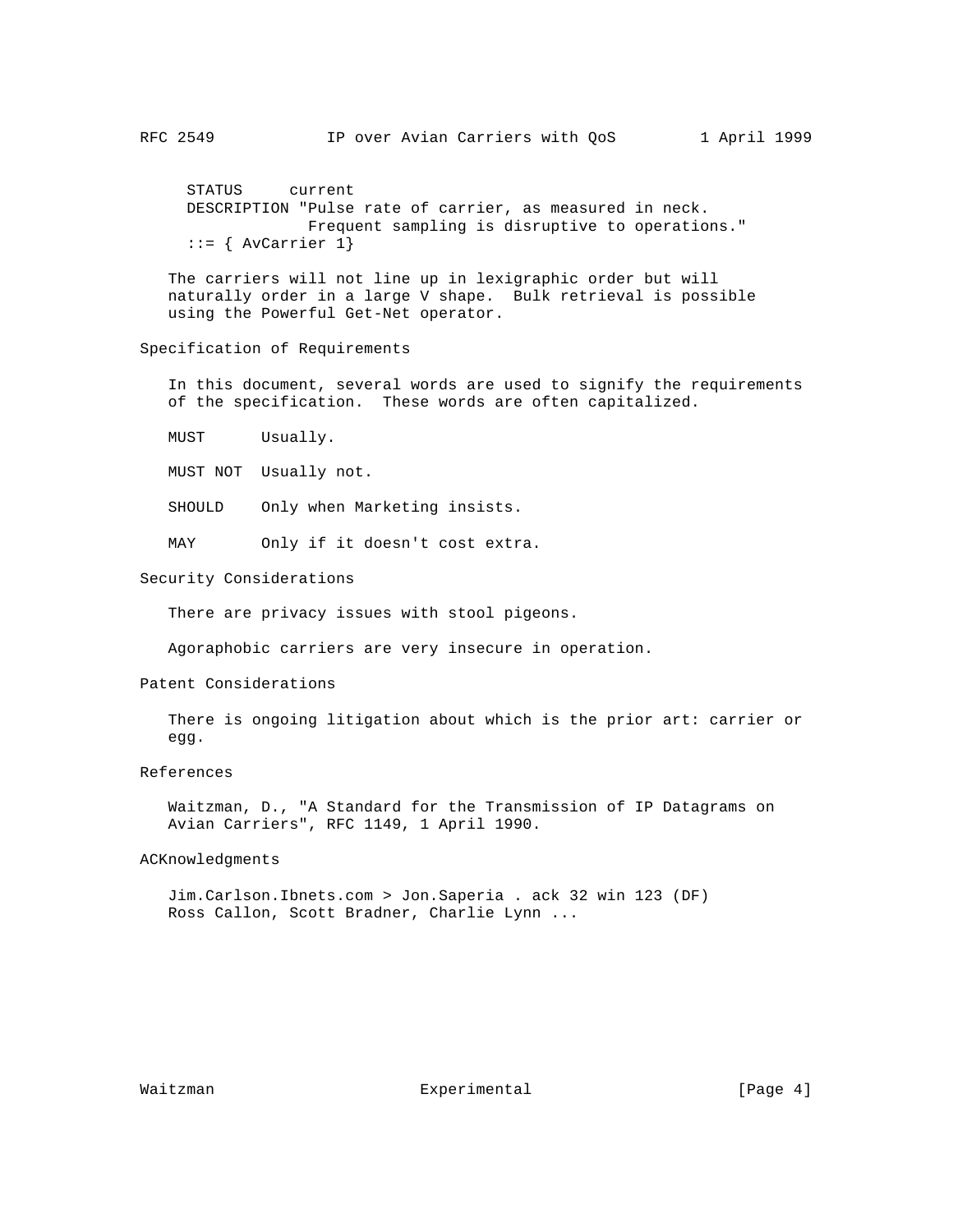Author's Address

 David Waitzman IronBridge Networks 55 Hayden Ave Lexington, MA 02421 Phone: (781) 372-8161

EMail: djw@vineyard.net